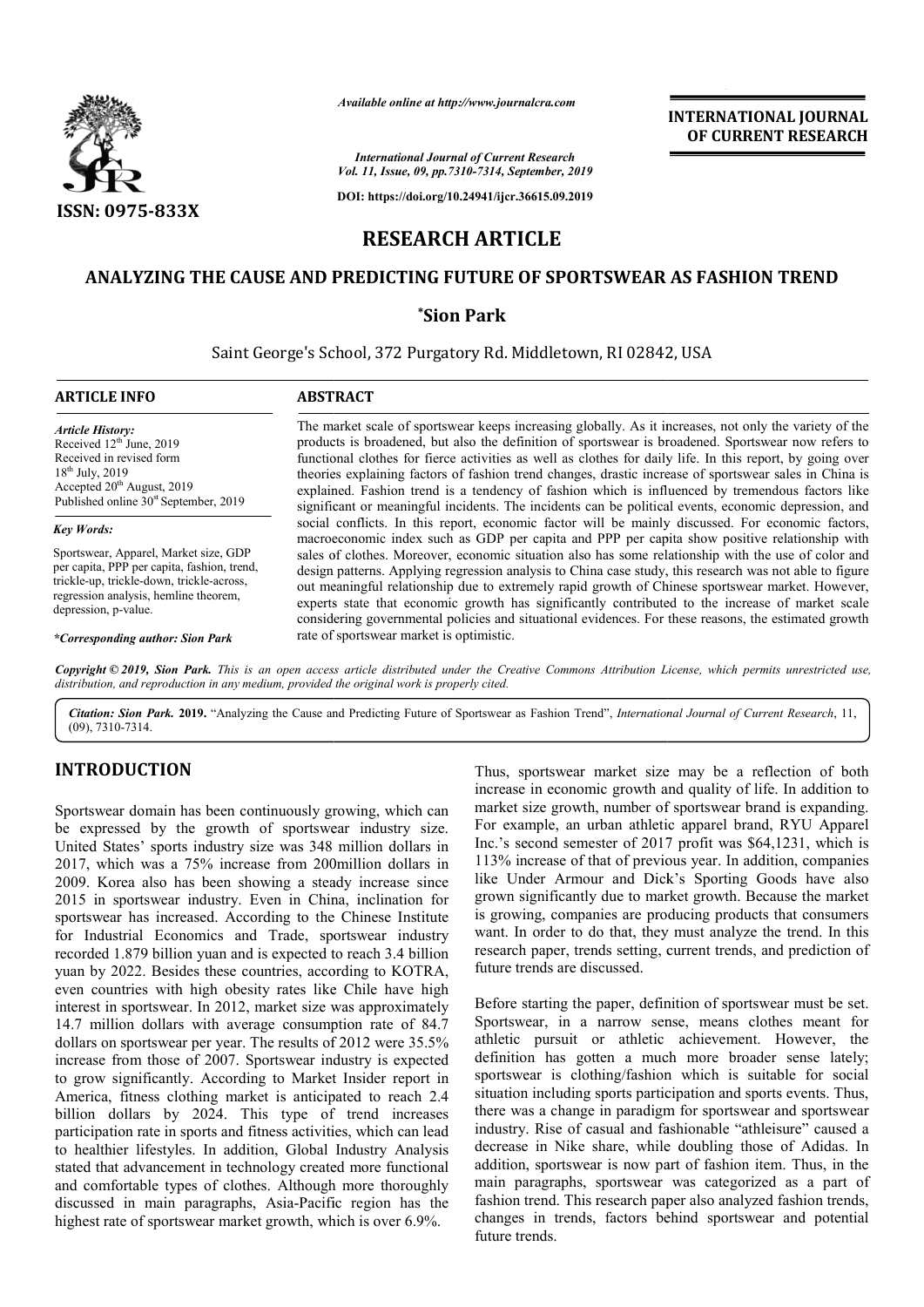

**Figure 1. Current Chinese Sportswear Market Size and Prospective Size**



**Figure 2. US Sportswear Market Size**

#### **Concept and Historic definition of Fashion Trend**

**Definition of Fashion Trend:** 'Fashion' originated from a Latin word, 'Factio', which means "action" and "motion". According to a modern dictionary, fashion is a popular trend, especially in styles of dress and ornament or manners of behavior. However, the definition of fashion changes along with time. Nystrom defined fashion as a trend that many people want to follow. Robinson viewed fashion as a desire for new and change, while King defined it as a social contagion that causes people to consume for more. Ansparkstated that fashion continuously changes along with people's wanting for differenceIt can be inferred that scholars believe that fashion is style that has a power to dominate over society as people search for originality. Trend is defined as new item, or the desire to change as socially collective phenomenon. Common definition of trend is a general direction in which something is developing or changing. Thus, trend is not a momentary happening, but rather a combination in political, economic, social, cultural and psychological flow. Fashion trend is a combination of fashion and trend. In short, it means the continuous "fashion directionality". A dictionary definition of fashion trend states that it is an unconscious flow and amalgamation of societal phenomenon that drives people. So, trends and fashion can change depending on societal situations, weather, change in preference, and technological advancements.

**Changes of Fashion Trend:** The topic of "Changes of Fashion Trend" is written based on a research paper named "Analysis of Changes in Beauty Design by Time". Fashion trend is heavily influenced by the time period's dominant thoughts, and economical situations.

In 1960, ideas of democracy like gender equality swept through the nation, which introduced unisex clothing lines like jeans. In addition, minimalism and pop-arts regarding mass production and monophasic life affected fashion. Examples of experimental and far-out fashion trends developedultraminiskirts, metal stockings and long boots. The hippy trend of 1960s reflected into the fashion trend of that era. The biggest fashion trend in 1970s was 'punk', a form of rebellion for increase in unemployment rate and the Vietnam War.Punks tend to wear rubber or plastic-like material pants and boots with studs. On the other hand, Yves Saint Laurent created "Le Smoking", women pants suit, thatset a big fashion trend in pants fashion. Lastly, casual look of sweaters, jeans, and t-shirt increased as well as layered looks and oversized outfit. In the late 1980s, there was an economic boom. So, fashion trend also sought for lifestyle advancement. Natural fiber was preferred over polyesters and new fabrics types and designs began to develop. In addition, increase in health awareness developed sportswear. When oversized look was the main trend, people wore loose style coats, and long shirts. In 1990, free combination of previous styles became the trend. Due to the rise of environmental movements and naturalism, recycle fashion rose. Meanwhile, in the late 1990s, sense of anxiety was reflected via hippy look or mods look, while sense of expectation was reflected via cyber look. WSGN introduced 2019 trend as the following. First, it is minimalism. Minimalism applies to both lifestyle trend and design trends. "Buying less, but buying better, renting some sequined occasion-wear rather than buying pieces that will last across seasons" became the main phrase of the time. Designers also began to focus on the durability and interiors. WSGN editor also picked out "neo-mint" as the main color. Like pastel colors, neo-mint allows both youthful and futuristic image. Consumption rate seems to be very similar to those of 2018.

**Current market scale of sportswear:** Like mentioned previously, sportswear allowed functionality in daily clothes into fashion item. This trend can be shown by the size of sportswear market. If sportswear was only for certain professionals or group of people, the size of the market wouldn't be this big. It is valid to say that sportswear is part of the fashion trend according to the data.



According to Statista, top 6 brands in sportswear brand consists of 7.6152 billion dollars

#### **Figure 3.**

### **Factors for fashion trend change**

**Political Factor:** Political incidents heavily influence fashion trends. Long and flowy pants like the military uniforms during the French Revolution became popular amongst the people post revolution. So, political events like liberation and change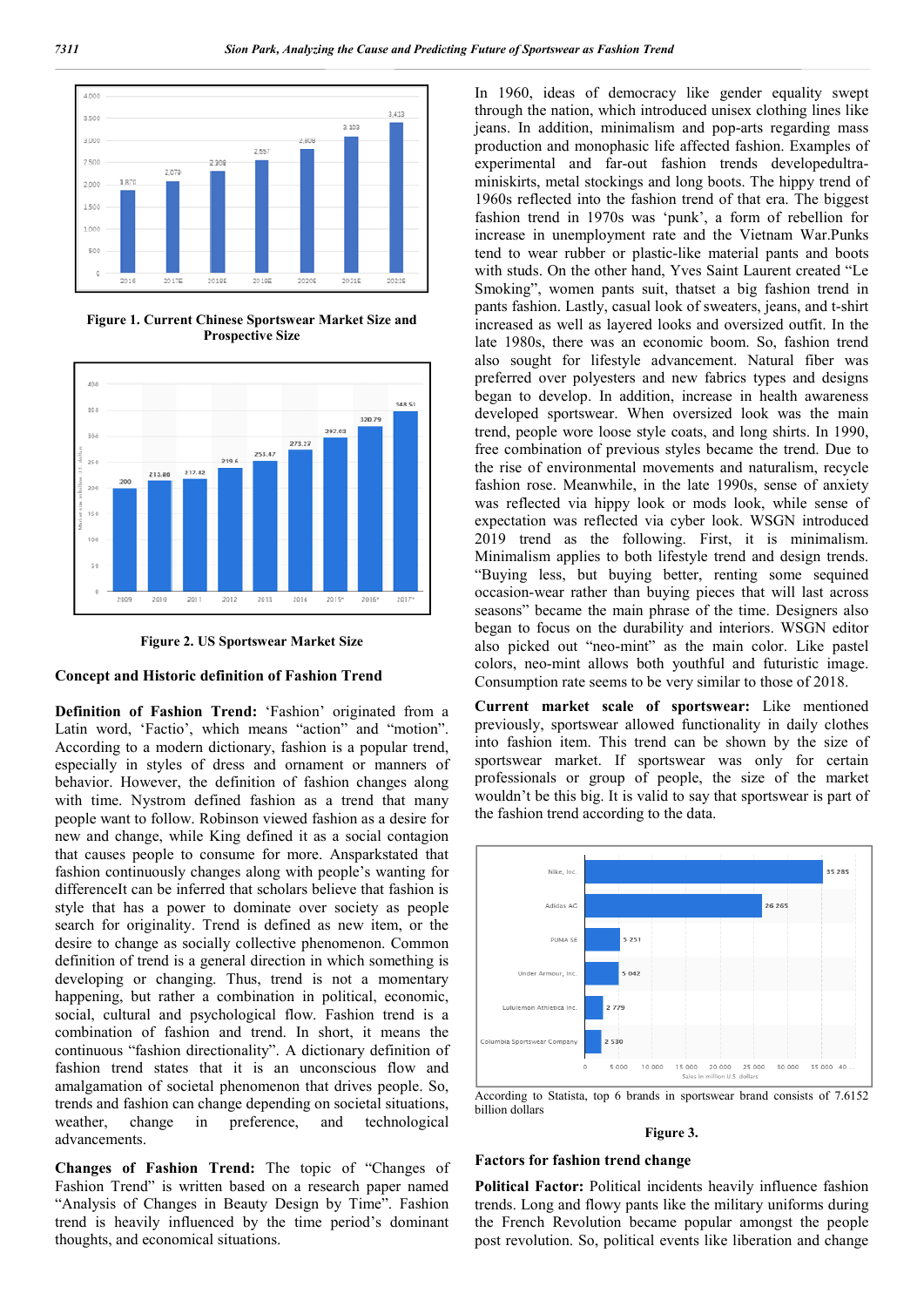in politics get reflected peoples' lifestyles. For example, after the Vietnam War, Southeast Asia became the center of world's attention, which popularized kimonos, knots, and other oriental looks. Citizens of the United States during the Gulf war began to wear clothes with US flag as an expression of nationalism. Political agencies and political ceremonies also influence fashion. For examples, the government can demand a fashion company to use fabrics from local areas. Or, animal rights organizations like PETA can boycott against the use of animal fur and leather for clothes. In addition, fashion of the first lady influences the trend significantly. Starting from Jackie Kennedy to Michelle Obama and MelaniaTrump, fashion of first ladies have gotten plethora ofmedia's attention. Prime minister Theresa May and Chancellor of Germany Angela Merkel have received media's attention for their fashion looks as well.

**Economic Factor:** According to the "Influence of Factors on Clothing Sales and Its Future Trend: Regression Analysis and Time Series Forecast of Clothing Sales" report, there was a correlation between GDP per capita and clothing stores sales.





GDP per capita in US from 1994 to 2012, besides the Great Depression, grew steadily; clothing stores sales grew steadily besides 2009. It can be shown by the following regression analysis.



The regression analysis showed R-square value as 0.9918, which confirmed that the GDP per capita and sales of clothing stores have a strong correlation. So, it can be stated that 70% of GDP was by consumption.

Like the correlation between economic growth and sales of clothing brands, there is a correlation between change in economy and change in certain fashion trends.

Hemline Theorem stated that as US stock market value increases, lengths of skirts tend to decrease. Because the stock market is heavily incorporated in the economy, it showed that economic situation and fashion trend have tight relations. During the time of economic boom like 1920 and 1960, there

was a boom in miniskirts while 1930 and 1940 were mainly long skirts.

Meanwhile, the following correlation can also be applied to those of Korea. According to "Economic Decline and its Impact on Fashion" research paper, economic situation influences fashion tendency, color and material. During the times of economic depression in Korea, Silhouette look and various fashion trends emerged; while economic boom popularized bilateral trends of both sexy look, body conscious look like tight pants and other skin-tight clothes, and classic and traditional looks. In addition, types of material are heavily influenced by economic situations. For example, during the 1973 Oil shock, the price of polyester and synthetic fabric sky rocketed, which caused a boom in natural- wear like jeans and corduroy. In 2008, there was a sublime mortgage loan crisis, which was reflected as the recession chic. During this time period, designers produced clothes without the high price tag but fashionable items.



During 2008, as Hemline Theorem mentioned, long skirts and vibrant colored casual wears became popular.

**Social Factor:** There are three main social factors that can influence fashion trends. First, the triple-down theory states that fashion directionality is from top to bottom. Thorstein Veblen stated that fashion is a mean of expression and display. He believed that fashion trends of upper class get passed down to lower class. According to the Simmel research, upper class is staple in growth of fashion. Thus, fashion trend is influenced by the needs of society, which upper-class controls. According to the "Fashion: On Individuality and social forms", fashion of upper class can never be the same as those of lower class. It is because when lower class follows the upper-class fashion, upper class finds something better and new. Thus, fashion trend is the result of social equalization and individual differentiation. Upper class has the desire for distinction while lower class wants to mimic those of upper class. The pyramidal structure of the society creates this type of cycle. Second is the triple-across theory, which resulted as a contradiction to the previous theory. Herbert Blumer said during the collective selection theorem that customers who participate in the production line create a trend. In another word, social classes don't affect trends. In addition, King stated that people encounter products via commercials, so it is hard to find correlation between class and trend. The emergence of technological advancement allowed faster trends. Last is the trickle-up theory. George A. Field mentioned in "The Status Float Phenomenon – The Upward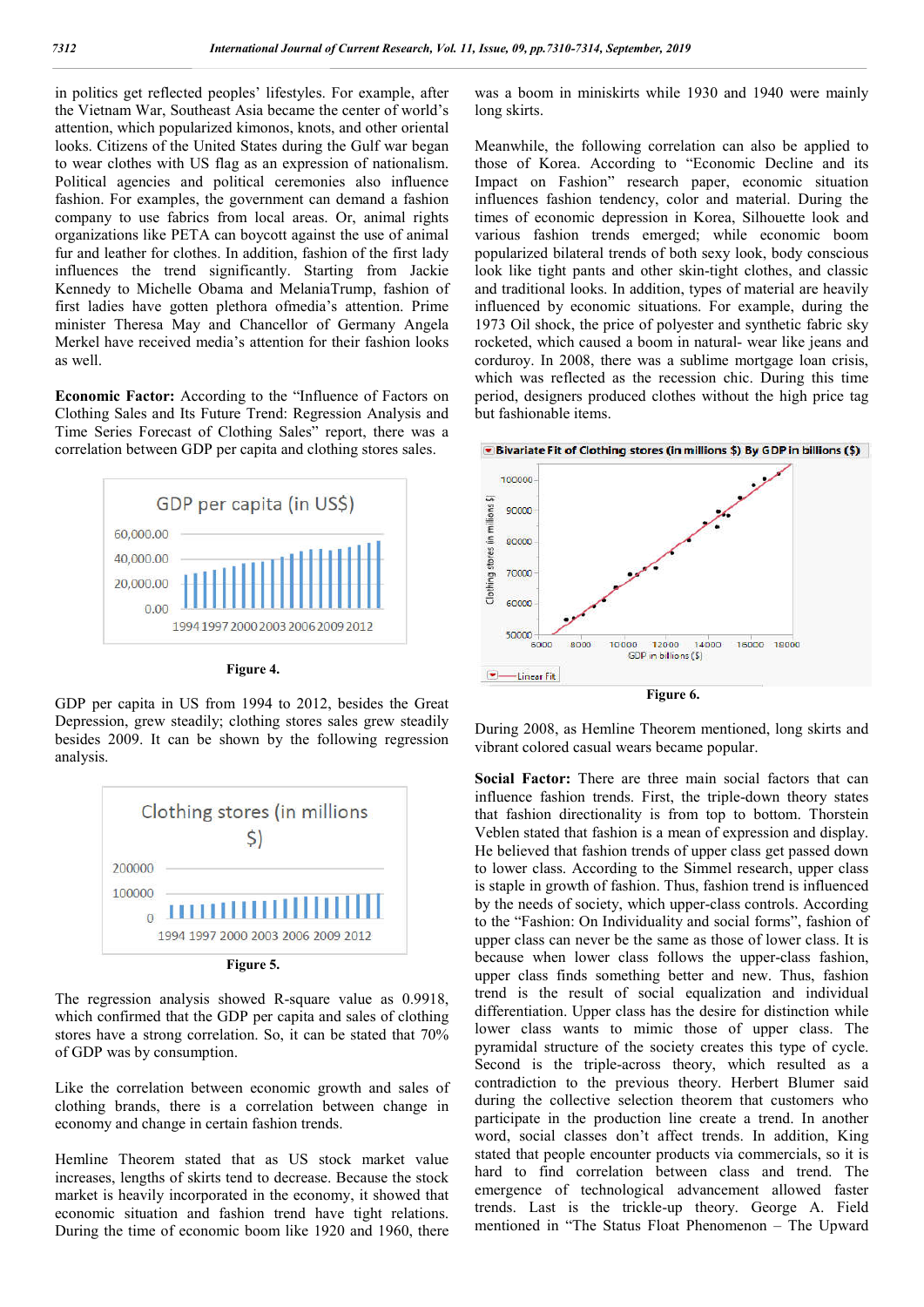Diffusion of Innovation" that trends as cend from lower class Diffusion of Innovation" that trends as cend from lower class<br>to upper class through bubble-up, and bottom-up effect. In order to deviate from monotonous lives, youth market was created, which further influenced other generation clothes. In reality, there are many cases where trends from lower class affected those of upper class. A perfect example is denim jeans. In 1950, James Dean became the symbol of rebellious teens. By 1960s, jeans became very popular and by 1970s, it became a ubiquitous outfit for all classes. This is a case where white collar and blue collar both were subjected to the same type of clothes.

#### **Case Study: China**

**Current state of affairs of sportswear market in China China:** Sales of clothes and shoes are increasing yearly in China; the growth rate is steadily within 5% range. Althou Although it is lesser than the average growth rate of 5.4%, there has been a consistent increase.



Amongst growth rates, sportswear had the most exponential rate in 2014, while clothes and shoes industry were declining.





The differences can be recognized easily by number of sales. According to Euro monitor, like Americans, Chinese responded that they wear sportswear not just during workouts but also during everyday lives (40%), errands (39%), quick dinners or movies (33%). Sportswear brands like Nike, Adidas, Anta and Li-Ning record high market shares. Nike set a record during single's day for selling over 10 million yuan just on T MALL platform. ANTA, which recorded third on profit sales on single's day, recorded 6.7 million d dollars. ANTA continuously increases their sales by targeting basketball manias by including famous basketball players like Klay Thompson, and Kevin Garnett for commercials. ovies (33%). Sportswear brands like Nike, Adidas,<br>Ning record high market shares. Nike set a record<br>''s day for selling over 10 million yuan just on T-

Factors of increased sales of sportswear: First, as consumption takes up 70% of GDP, GDP growth rate and clothes market can be correlated. The following is the regression analysis.



**Figure 9.** 



**Figure 10.** 

|                         | GDP growth | PPP per capita growth | Sportswear market growth |  |  |  |
|-------------------------|------------|-----------------------|--------------------------|--|--|--|
| 2012                    | 7.856      | 7.332152              | 0.2                      |  |  |  |
| 2013                    | 7.758      | 7.22604               | $-0.4$                   |  |  |  |
| 2014                    | 7.298      | 6.755807              | 10                       |  |  |  |
| 2015                    | 6.9        | 6.358848              | 12                       |  |  |  |
| 2016                    | 6.7        | 6.123848              | 12                       |  |  |  |
| (unit: 1000000000 yuan) |            |                       |                          |  |  |  |

**Figure 11.** 

By putting the values of the chart into a table, values of p were0.460985, and 0.501521, which didn't show any particular correlation. Rapid growth might be the reason for no correlation. Rapid growth made it hard to deduce direct statistical correlation, however, Chinese scholars believed that economic growth will lead lifestyle increase, which will increase sales of sportswear. The following can be supported by continuous increase in gym openings and other policies for more facilities. According to "Sports Industry Improvement and Consumption Report" from October 2014, the government by continuous increase in gym openings and other policies for more facilities. According to "Sports Industry Improvement and Consumption Report" from October 2014, the government is hoping to set the sports industry to app yuan by 20225. In addition, with the improvement in economy, there has been an increase in people interested in sports like hiking, running and skiing. According to IBISWORLD, China's gym revenue increased 11.8% yearly between 2011 and 2016. With this, it can be inferred that people are interested in healthy lifestyle than ever. Like this, sportswear industry is expected to grow. The following chart is an estimate of the growth by Euromotor. 0985, and 0.501521, which didn't show any particular<br>on. Rapid growth might be the reason for no<br>on. Rapid growth made it hard to deduce direct<br>correlation, however, Chinese scholars believed that<br>c growth will lead lifest yuan by 20225. In addition, with the improvement in economy, there has been an increase in people interested in sports like hiking, running and skiing. According to IBISWORLD, China's gym revenue increased 11.8% yearly bet Analyzing the Case of the base of the cordineration of the second term in the correlation of the second term in the correlation of the second term in the correlation of the second term in the second term in the second ter

**Case Study: Korea:** Korea seems to be following the w keynote. According to Korean Fashion Association, global fashion industry is expected to grow 2.4%, and sportswear has an especially high growth rate. Sportswear industry in Korea was worth 7.4 billion won in 2015 with 7.8% yearly growth rate. Rapid growth seemed to have much relation with "athleisure" trend.